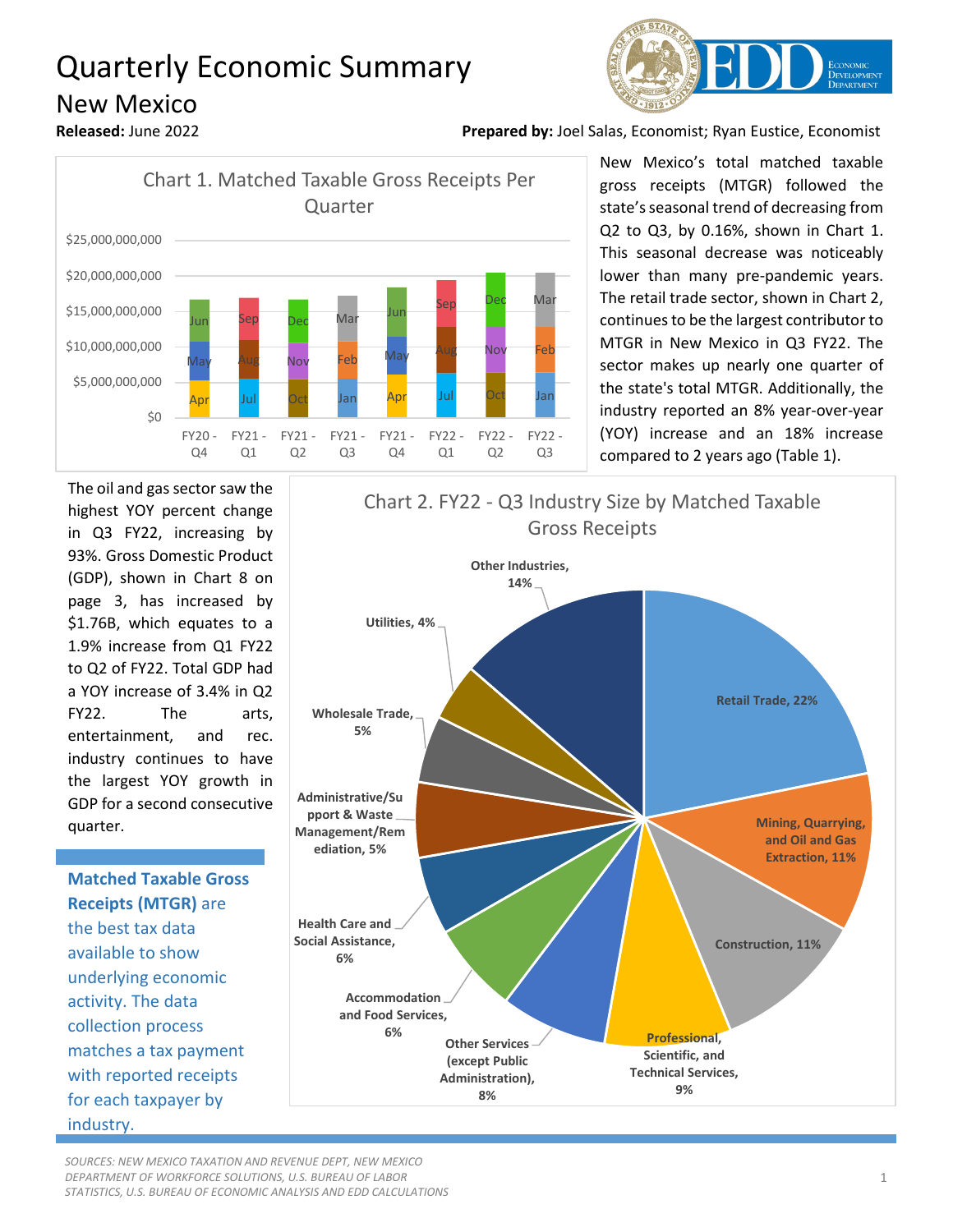## Quarterly Economic Summary New Mexico



|  |  | Table 1. FY22 - Q3 Matched Taxable Gross Receipts by Industry |
|--|--|---------------------------------------------------------------|
|--|--|---------------------------------------------------------------|

| <b>Industries</b>                                     | FY22 - Q3           |     | <b>YOY Growth</b> | YOY % Change | 2-Year % Change |        |
|-------------------------------------------------------|---------------------|-----|-------------------|--------------|-----------------|--------|
| <b>Accommodation and Food Services</b>                | \$<br>1,309,289,313 | -\$ | 288,680,146       | 28%          |                 | 31%    |
| Administrative/Support & Waste Management/Remediation | \$<br>1,090,406,042 | -\$ | 297,779,433       | 38%          |                 | 44%    |
| Agriculture, Forestry, Fishing, and Hunting           | \$<br>18,810,869    | Ŝ.  | (12,690,388)      | $-40%$       |                 | $-18%$ |
| Arts, Entertainment, and Recreation                   | \$<br>103,485,886   | S.  | 44,877,807        | 77%          |                 | 47%    |
| Construction                                          | \$<br>2,202,451,822 | Ŝ.  | 184,560,864       | 9%           |                 | $-2%$  |
| <b>Educational Services</b>                           | 79,422,815          | -S  | 868,002           | 1%           |                 | 2%     |
| Finance and Insurance                                 | \$<br>128,103,046   | S.  | 17,156,220        | 15%          |                 | 38%    |
| <b>Health Care and Social Assistance</b>              | \$<br>1,129,722,374 | -\$ | 120,981,962       | 12%          |                 | 23%    |
| Information                                           | \$<br>539,980,833   | S.  | 43,991,194        | 9%           |                 | $-26%$ |
| Management of Companies and Enterprises               | \$<br>10,657,087    | -S  | 2,517,954         | 31%          |                 | 3%     |
| Manufacturing                                         | \$<br>685,947,066   | -S  | 204,341,970       | 42%          |                 | 34%    |
| Mining, Quarrying, and Oil and Gas Extraction         | \$<br>2,297,330,912 | Ŝ.  | 1,109,537,871     | 93%          |                 | 26%    |
| Other Services (except Public Administration)         | \$<br>1,542,674,972 | -Ś  | 49,276,323        | 3%           |                 | 6%     |
| Professional, Scientific, and Technical Services      | \$<br>1,832,445,099 | -S  | 211,455,293       | 13%          |                 | 10%    |
| <b>Public Administration</b>                          | 95,159,453          | S.  | (110, 191, 460)   | $-54%$       |                 | $-54%$ |
| Real Estate and Rental and Leasing                    | \$<br>540,550,965   | Ŝ.  | 121,829,074       | 29%          |                 | 17%    |
| <b>Retail Trade</b>                                   | \$<br>4,466,100,735 | \$. | 314,793,253       | 8%           |                 | 18%    |
| <b>Transportation and Warehousing</b>                 | \$<br>292,384,656   | S.  | 77,147,334        | 36%          |                 | 30%    |
| Unclassified Establishments                           | \$<br>307,455,935   | S.  | 35,473,868        | 13%          |                 | 34%    |
| Utilities                                             | \$<br>829,131,258   | -\$ | 9,976,363         | 1%           |                 | 12%    |
| <b>Wholesale Trade</b>                                | \$<br>971,932,559   | -S  | 244,869,995       | 34%          |                 | 19%    |
| <b>All Industries</b>                                 | 20,473,443,696 \$   |     | 3,257,233,078     | 19%          |                 | 15%    |

Data in Chart 4 includes claimants receiving payment for standard unemployment insurance, pandemic unemployment assistance, pandemic emergency unemployment assistance, extended benefits, and trade readjustment allowances. Data are unofficial and subject to change. Extended COVID-19 related federal unemployment programs ended September 4th, 2021. This explains the decrease in the number of claimants shortly after this date. Data can be considered a three-week average.



*SOURCES: NEW MEXICO TAXATION AND REVENUE DEPT, NEW MEXICO DEPARTMENT OF WORKFORCE SOLUTIONS, U.S. BUREAU OF LABOR STATISTICS, U.S. BUREAU OF ECONOMIC ANALYSIS AND EDD CALCULATIONS*